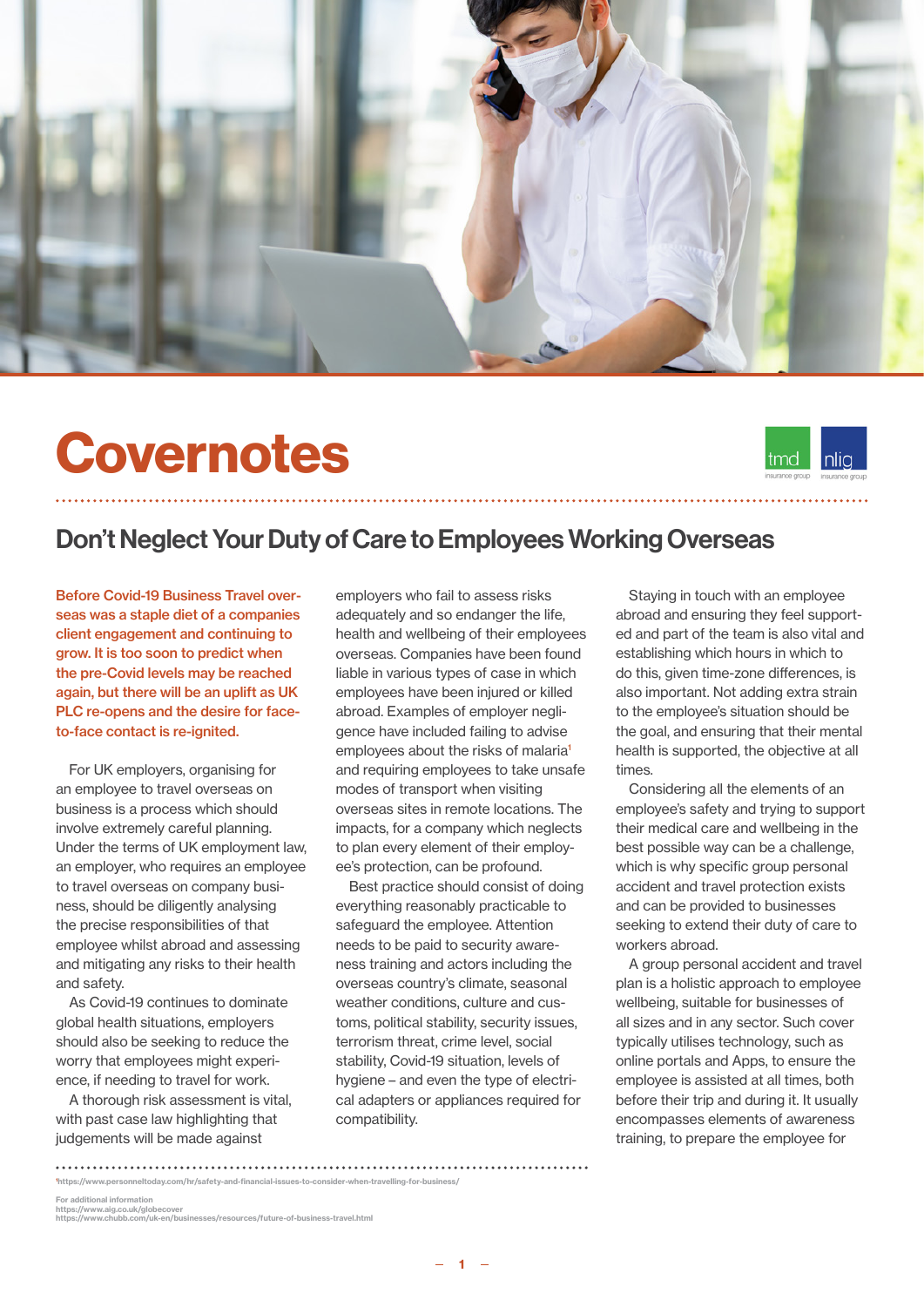specific factors they will find within a country and fill in any knowledge gaps. At a practical level, it gives them the means to rebook flights, if necessary, access translation and Embassy support and replace a lost passport or stolen cash.

Most importantly, this type of plan also provides the level of highgrade medical insurance cover that is required, including rescue and repatriation, if necessary. Plans offer compensation and care, should any injury occur and step in to support loved ones, if an employee tragically dies overseas. If they are hospitalised, the cover often provides for a service

to relay messages to friends and family, as well as providing counselling and support.

Furthermore, the policy should pay for other aspects associated with travel, such as cancellation of flights, trip curtailment and lost baggage.

With so much uncertainty across the globe at present, be that rooted in health, terrorism, crime or social and political situations, it is vital for businesses to keep a firm grip on their risk management and duty of care. There is no need to be caught out and suffer reputational damage, by letting your employees down, when having first-rate group personal accident and

# to workers abroad. Cyber Insurance: Why Buying Wisely is Crucial

Altering the way in which we view cyber insurance purchase and policies is the change we need to see, if more businesses are to save themselves from incurring irrecoverable losses and continuing to fall prey to cyber criminals.

All too often, cyber insurance is bought because it is a requirement for a contract or because a business fears the impacts of a data breach on third parties, such as its customers. Businesses, far too infrequently, put their own business first, to consider the potential harm that a cyber-attack could cause to them, or how they would cope. In addition, too few businesses have robust cyber-crime training programmes in place.

Due to press headlines and GDPR fines, much of the buying and selling of cyber insurance has been focused on the risks attached to data breaches, leading to the cover being viewed as typical insurance protection, rather than as a vital business service<sup>1</sup>. Some lower-grade cover encourages this

approach, excluding service benefits that are so important for the many businesses that find themselves targeted by cyber criminals.

Businesses seeking better protection should consider the other elements to cyber insurance, which are often the most beneficial, particularly for SMEs (small and medium enterprises). One is access to expertise, often only offered by higher-quality cyber insurance policies. IT expertise is typically made available to victims 24/7, to assist with system lockouts and assets' decryption. Such experts can identify the type of attack, the software used, its origin and even who on the dark web may wish to bargain with you, to have your systems restored.

Most SMEs simply do not have this level of IT expertise on tap and flounder after an attack, or even multiple attacks, as SMEs are stepping-stones into the systems of 'bigger fish' and specifically preyed upon by cyber criminals. Criminals also know SMEs are often vulnerable, lacking both physical protection, such as firewalls,

travel insurance cover in place is so easy to do.

Having such protection for employees, as part of their support package, can also enable a business to attract and retain the best talent, in what may be a small skills pool.

**f** Specific group personal accident and travel protection exists and can be provided to businesses seeking to extend their duty of care

antivirus software and VPNs, and the staff training to keep the risk at bay. If you fall prey to cyber criminals, you will be far from alone, with 65% of medium-sized businesses having experienced cyber-attacks in 2019-20.<sup>2</sup>

When an attack occurs, it often results in business interruption, immobilising operations, preventing customers from being served and crippling online sales functionality. Despite this, starter-level cyber insurance policies usually offer no business interruption compensation.

Customers and suppliers need to be quickly advised about recovery strategies and any implications for their businesses, by virtue of your attack. That comes at a cost, without cyber protection to cover such expenses. It can also mean reputational damage - hard to combat, without PR support, again often only provided as part of good quality cyber cover.

Not having robust cyber insurance protection, or only having cyber included within all-risks cover, can also catch out businesses that are victims of

 $-2 -$ 

<sup>1</sup> https://www.professionalsecurity.co.uk/news/interviews/cyber-stepping-stone/ <sup>2</sup>https://www.gov.uk/government/statistics/cyber-security-breaches-survey-2021/cyber-security-breaches-survey-2021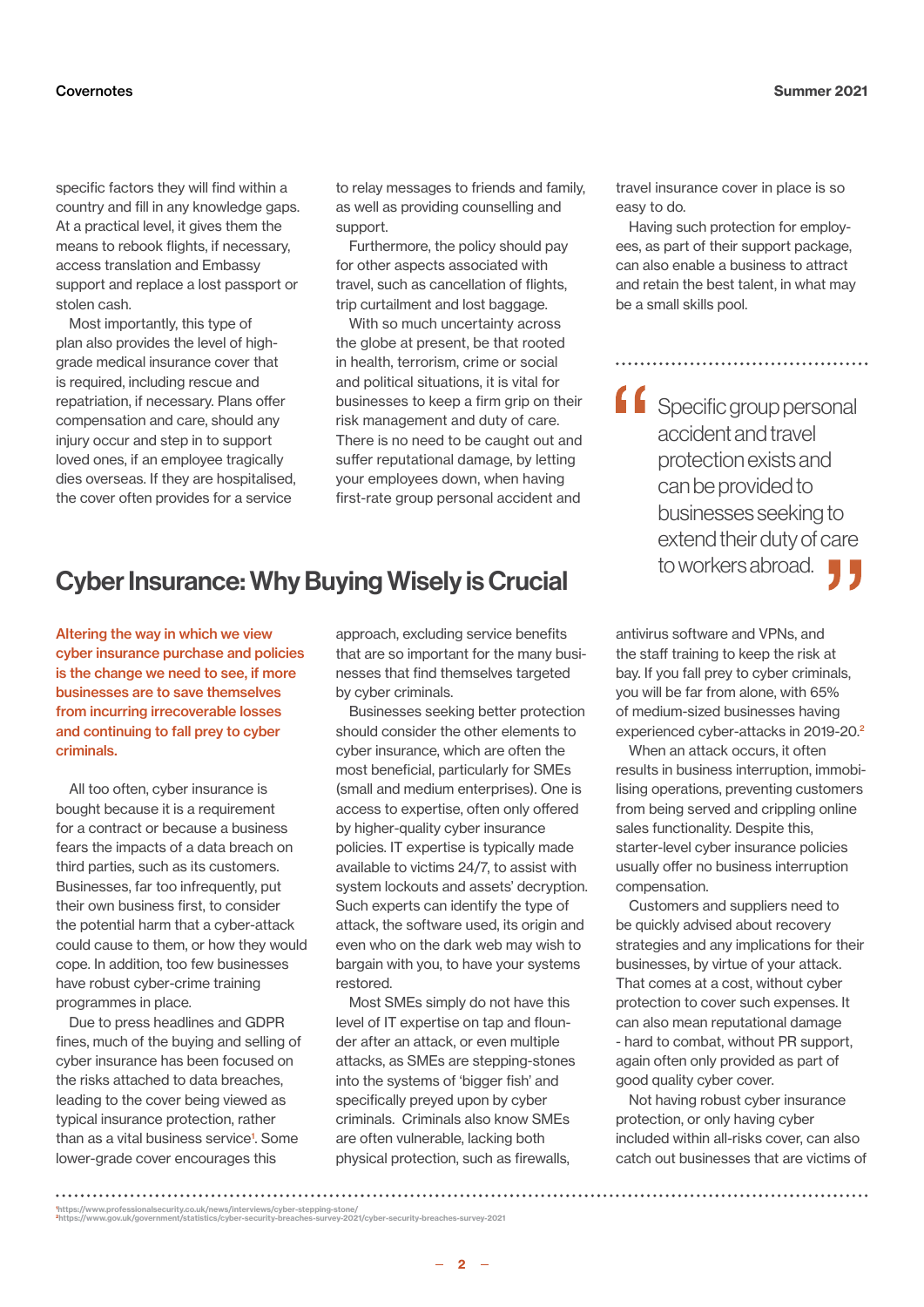crime. Through cyber-crime techniques such as phishing – an email which looks as though it comes from a legitimate and trusted source and which asks for sensitive information to be revealed – and whaling, where a person poses as a senior executive and requests the transfer of funds, huge losses can result. If theft is not an element of cyber protection, financial losses can be incurred.

Cyber criminals are expert at manipulating untrained and naïve staff, encouraging them to do exactly what they want, such as clicking on a malware link that will enable them to penetrate systems and steal information, not questioning an email's legitimacy or believing they've spoken to the MD, when artificial intelligence (AI) has only made it appear as though they have. With the development of AI, such fabricated conversations could constitute a growing threat.

Part of any risk management strategy has to include staff training and raising awareness of the cyber threat and cyber criminals' techniques. Ensuring employees know how cyber criminals operate, are always on their guard when it comes to cyber-crime and buy in to the cyber protection strategies that the business implements, is key. It is far easier to try to prevent a cyber-attack than to try to rectify systems after one.

The message is that simply having a cyber insurance policy will not prevent issues occurring, but positive action can reduce your risk.

If that fails, which it still might, having quality cyber insurance at hand can be the difference between accessing a little bit of help and having your own cyber recovery team at your disposal; between having some rectification, GDPR and investigation costs covered and knowing any business interruption and theft of company monies will not distress your company finances. Buy your cyber protection wisely.



## Don't Run the Risk of Ignoring ESG Strategies

Environmental Social Governance (ESG) can no longer be ignored by any company since it was placed in the insurance spotlight by Lloyds' of London. Having already begun to dominate considerations within investment portfolios and the actions of publicly listed companies and influenced European insurer decisions, ESG is now very much centre stage.

ESG, a term first coined in the 2005 landmark study, 'Who Cares Wins', inspired by UN Secretary General, Kofi Annan, is rapidly shooting to the top of the agendas of investors, regulators, customers and employees, combining, as it does, the three central pillars of sustainability and societal impact – environment, social impacts and governance.

ESG investment decisions are increasingly focusing on a company's approach to climate change and the mitigation of their environmental impacts. There is also an emphasis on clean energy, water, sanitation and land management.

Whilst 'social' has been the "poor relation" within ESG to date, commentators believe the global pandemic has changed this, with workforce issues moving up the agenda and injustices around working conditions now exposed. How companies manage diversity and inclusion, health and safety and other aspects of their human interactions can greatly affect public perceptions and share prices.

As with environmental and social impacts, 'governance' too has grown in importance. Malpractice is quick to be exposed in the media and social media, whether it relates to business ethics, tax affairs, fiduciary duty, competitive behaviour or other management failings.

Whilst ESG was already hugely important, combining elements of corporate social responsibility with Socially Responsible Investment, it is now being embedded within risk management and

**f**  $f$  ESG investment decisions are increasingly focusing on a company's approach to climate change and the mitigation of their environmental impacts.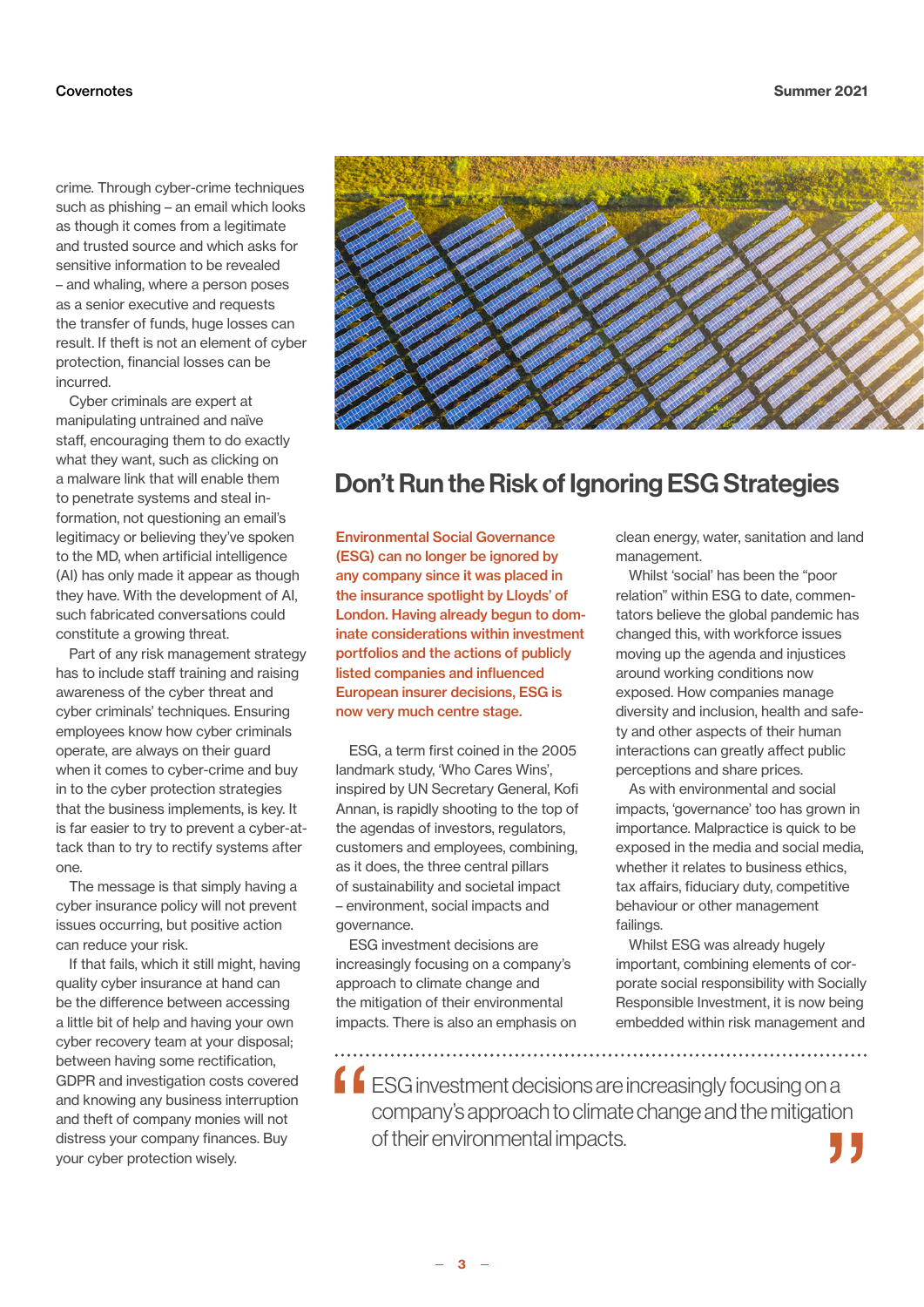is already influencing the availability and pricing of insurance policies.

Lloyd's of London published its first Environmental Social and Governance Report in December 2020, subtitled, 'Our Plan for Becoming a Truly Sustainable Insurance Marketplace<sup>1</sup>. Within this report It announced its intention to set targets for responsible underwriting and investments, to help accelerate the transition from fossil fuel dependency to renewable energy. New insurance coverage for thermal coal mines and thermal coal-fired power plants, amongst other types of similar polluting enterprises, will not be available through its syndicates, from January 1, 2022. This wide-ranging report also highlights how a business's ESG risk

management will become increasingly influential with regard to its insurance terms and premiums.

With many elements of ESG potentially impacting on claims, from climate change-related flooding and natural disasters to health and safety failings, employee disputes and management accountability, Lloyds decision has a sound business rationale. Other members of the insurer community have taken similar action; France's biggest insurer, AXA SA, withdrawing insurance from a German utility giant, on the basis of its coal operations and slow progress with its carbon footprint reduction. In 2017, AXA became the first insurer to impose underwriting restrictions on coal-related businesses. It stopped providing insurance for coal mines and plants in December 2020.<sup>2</sup>

With rapid change in the workplace and the ongoing pressures of climate change, the growing power of social media and the need for transparency, no business can ignore the need to get to grips with ESG strategies. Whether it be your investors, regulators, customers or employees, there is a need for you to ensure you have taken appropriate actions to show your ESG credentials. Doing so will help you to both flourish and maintain strong and affordable insurance coverage. If you need help with that process, please get in touch with us and we can help you in your Environmental and Social Governance journey.

1 https://www.lloyds.com/~/media/files/about/responsible-business/esg/lloyds\_esgreport\_2020.pdf <sup>2</sup>https://www.insurancejournal.com/news/international/2021/03/12/605014.htm



## Get the Right Insurance If Continuing to Work From Home

Working from home could be here to stay for roughly half of those UK workers able to do so.<sup>1</sup> A survey of 5000 UK working adults, by the University of Nottingham and Stanford University, has found almost one-fifth (19%) want to continue working from home for five or more days a week. A fifth wish to do so for two days a week; another fifth for three days a week.<sup>2</sup>

Many large organisations are now considering implementing a 3-2 plan, of three days working from the office and two from home. Hybrid working appears to be the future for many

businesses and Lloyds Banking Group will be trialling hybrid working for thousands of staff in late spring after their research showed 77% of employees would be positive about working from home two to three days a week<sup>3</sup>.

These trends will be witnessed throughout the economy and small and medium-sized businesses are also likely to have to offer working from home as an option, for at least some of the working week. The strength of the demand for working from home means it is likely to be here to stay for many, but with that come insurance implications.

During lockdowns, home insurance providers did not require homeworkers to amend their home insurance policies, but that situation may change once restrictions lift. Anyone leaving employment to start a home-based business definitely needs to review their insurance. Not telling an insurer about new and permanent working arrangements would be deemed not declaring a 'material fact', which could invalidate any claim.

Insurance needs to cover both equipment and the data and systems it holds and operates. Hybrid workers potentially take laptops and data on

1 https://www.theguardian.com/commentisfree/2021/mar/21/research-working-from-home <sup>2</sup>https://voxeu.org/article/working-home-revolutionising-uk-labour-market <sup>3</sup>https://www.unleashgroup.io/2021/04/19/banks-on-board-hybrid-flexible-working/

 $4 -$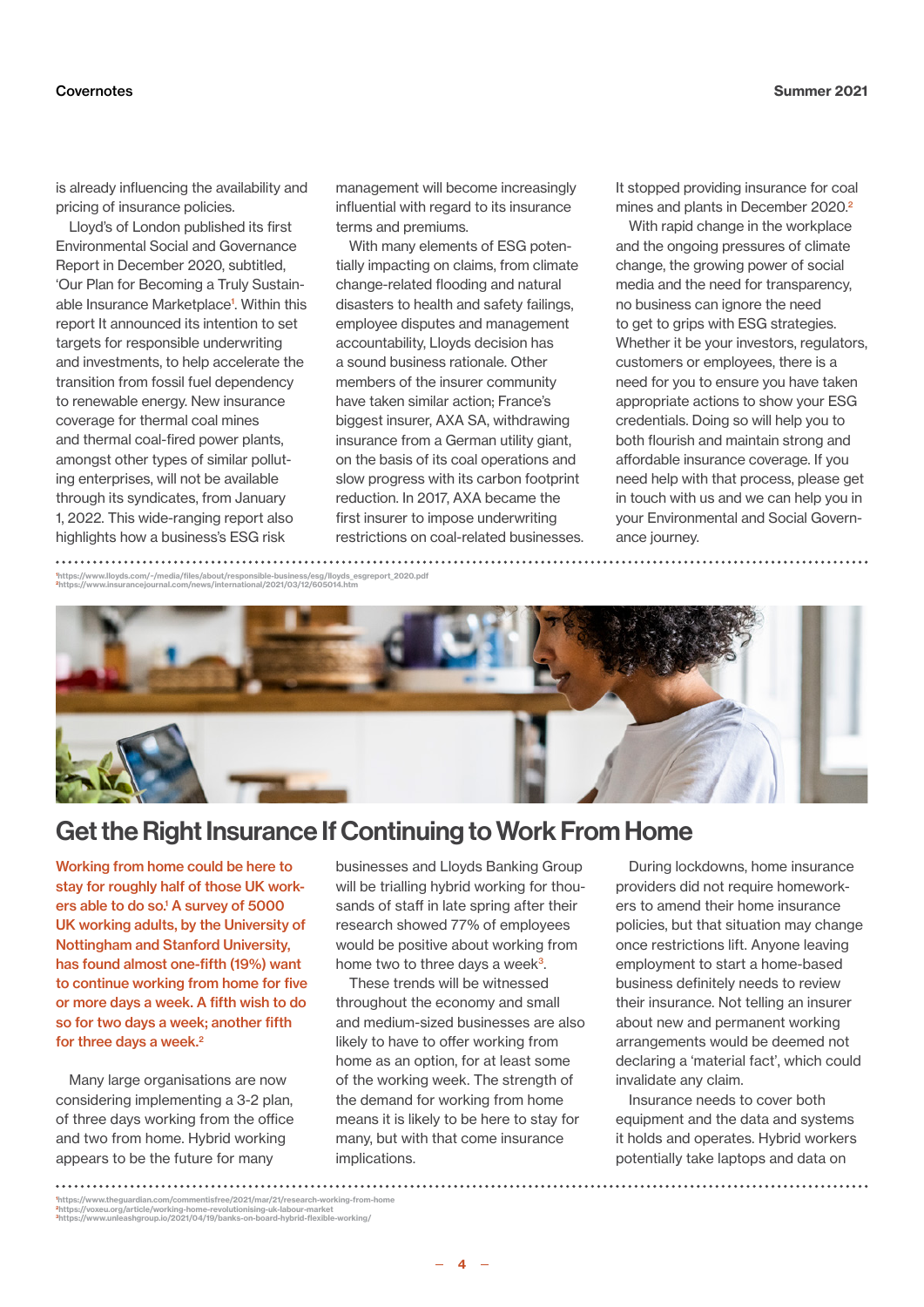journeys to and from the office. They need to check carefully with their employer who is insuring this and who would be deemed liable should a data breach occur in transit. Leaving a laptop on a train, or logging into a hotspot without use of a VPN and then being hacked, could both have major repercussions.

If employees rely on their home insurance to cover office laptops and gadgets, they should check their policy covers portable equipment and that accidental damage cover is in place, to prevent losses after spillages or breakages. Accidental damage claims have increased significantly during lockdown and laptops frequently feature. Single-item limits also need to be sufficient.

Homeworking insurance pricing typically depends on whether work is just clerical, or involves clients and others visiting the property – something lockdown has prevented. A change in 'use' of the home could be significant. Any other 'business use' of parts of the home, such as kitchen or garage, could also affect a premium. Having business stock covered by home insurance is highly unlikely.

Small and medium-sized businesses should also focus on the cyber risks surrounding working from home, especially as 65% of medium-sized and

<sup>4</sup>[ht](https://www.chubb.com/content/dam/chubb-sites/chubb-com/uk-en/business/life-science-in-the-era-of-pandemics/documents/pdf/5500_Chubb_LS_R5_Supply-chain_UK_Acc.pdf)tps://www.gov.uk/government/statistics/cyber-security-breaches-survey-2021/cyber-security-breaches-survey-2021

39% of all businesses suffered a cyber security breach in the 12 months prior to and detailed in the Gov.uk Cyber Security Breaches Survey 2021<sup>4</sup>.

Neither a Commercial Combined nor Home Property insurance policy may fully cover all computer risks, but the growth in homeworking has seen new insurance policies emerging. Some cover both installed and portable computer equipment at a core cover level and then enable the addition of other modules offering benefits, such as covering the costs of reinstating data with professional help, increases in the cost of working following a cyber-attack or incident, and issues caused by viruses, hacking and denial of services attacks. As your insurance broker we are able to talk you through the ramifications and remedies available in these situations.

Protect your homeworking equipment from all risks and not just from theft but also cyber theft, if you continue to work from home. Not everything is stolen in physical form and protecting against the virtual threat is increasingly important, particularly if business losses would result from not having the right protection.

Talk to us about the new flexible policies available and so you are minimising your exposures to a cyber-attack



 $\blacksquare$ Leaving a laptop on a train, or logging into a hotspot without use of a VPN and then being hacked, could both have major repercussions.

#### Why Engineering Surveyors Should Receive a Warm Welcome

As the UK eases out of its third lockdown, the importance of engineering inspections has probably never been as significant. Despite engineering surveyors having been 'key workers', COVID-19 has created a backlog of engineering inspections and problems in engineering surveyors gaining access to some sites.

[1](https://www.chubb.com/content/dam/chubb-sites/chubb-com/uk-en/business/life-science-in-the-era-of-pandemics/documents/pdf/5500_chubb_ls_r1_clinical-trials_final.pdf) [h](https://www.chubb.com/content/dam/chubb-sites/chubb-com/uk-en/business/life-science-in-the-era-of-pandemics/documents/pdf/5500_chubb_ls_r1_clinical-trials_final.pdf)ttps://www.legislation.gov.uk/uksi/1998/2306/contents/made

With UK Plc now opening up businesses should look to rapidly reinstate statutory inspections through a planned approach, providing engineering surveyors with documentary evidence to show how machinery and equipment was maintained, whilst statutory inspections were not possible.

As life edges back towards normality, engineering inspections should be at the heart of engineering and manufacturing companies' risk management strategies, being paramount for worker safety and a compliance requirement under the terms of various regulations.

The PUWER (Provision and Use of Work Equipment Regulations) 1998<sup>1</sup> demand that health and safety risks arising from any type of workplace equipment are prevented and con-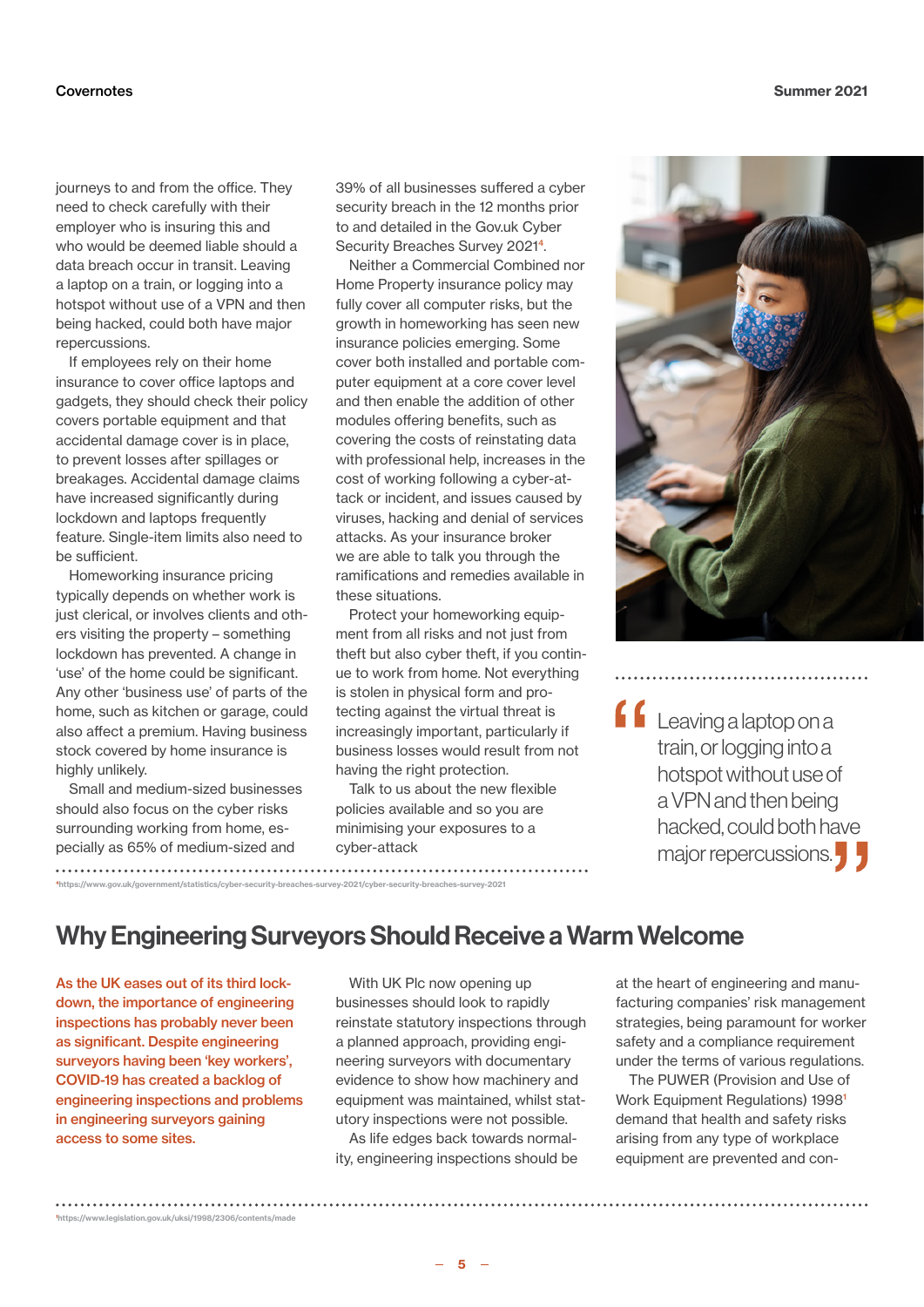trolled through proper maintenance.

The LOLER, (Lifting Operations and Lifting Equipment Regulations) 1998<sup>2</sup>, specifically govern lifting equipment and anything used to lift or lower people and/or loads, such as overhead cranes, forklift trucks, platform hoists and passenger/goods carrying lifts.

Another highly focused piece of legislation, The Pressure Systems Safety Regulations (PSSR)<sup>3</sup> 2000, requires a written scheme of inspection for systems where gas, steam or refrigerants are held under pressure.

Then there are the Local Exhaust Ventilation Plant (LEV)<sup>4</sup> regulations, part of the Control of Substances Hazardous to Health (COSHH) 2002 regulations<sup>5</sup>, requiring employers to control airborne LEV contaminants and operate and maintain safe extraction systems.

An engineering surveyor is an individual who helps a company deliver its legal compliance through inspections. In some cases, such as LOLER, the law will state the required interval between inspections but, in many other instances, the engineering inspector is the one who will determine the period of time covered by the 'safe interval', according to the type of equipment, its use, its environment and whether that encourages issues such as corrosion.

The engineering surveyor can not only enhance workers safety and reduce liability claims but also help save money. A strong commitment to engineering inspection demonstrates to an insurer that risks are well-controlled.

The engineering surveyor can similarly be a trouble-shooter, identifying potential equipment problems early and flagging these up, prior to major failure of plant or equipment and the resulting business interruption and downtime. Inspections can help



<sup>2</sup>https://www.legislation.gov.uk/uksi/1998/2307/contents/mad <sup>3</sup>https://www.legislation.gov.uk/uksi/2000/128/contents/made <sup>4</sup>https://www.hse.gov.uk/lev/ 5https://www.legislation.gov.uk/uksi/2002/2677/regulation/7/made **ff** Astrong commitment to engineering inspection demonstrates to an insurer that risks are wellcontrolled.

a business plan their plant purchases more efficiently, as a result of their feedback regarding the life left in a piece of plant or machinery. Although inspections are not a replacement for maintenance, having regular insight from such surveys can keep a maintenance programme on its toes, identifying what needs to be done, potentially extending the lifetime of a piece of plant through an ongoing, enhanced maintenance approach. Engineering surveyors can also assist with the documentation required by some British Standards' certification schemes.

There are plant and equipment insurance policies which have a Sudden and Unforeseen Damage clause, to pay for breakdowns that could not have been predicted. Having engineering inspection records to support your claim that a breakdown was unexpected, can make a big difference.

Engineering surveyors can also carry out non-destructive testing, utilising dye penetrants, magnetic particles and ultrasonic testing, to identify issues with welds, casting, forgings, cracked surfaces and internal flaws in equipment or pipework, which are not externally visible.

However, in the post-Covid period, many engineering surveyors will prove their worth in testing equipment needing to be recommissioned following potentially extensive lay-offs. They